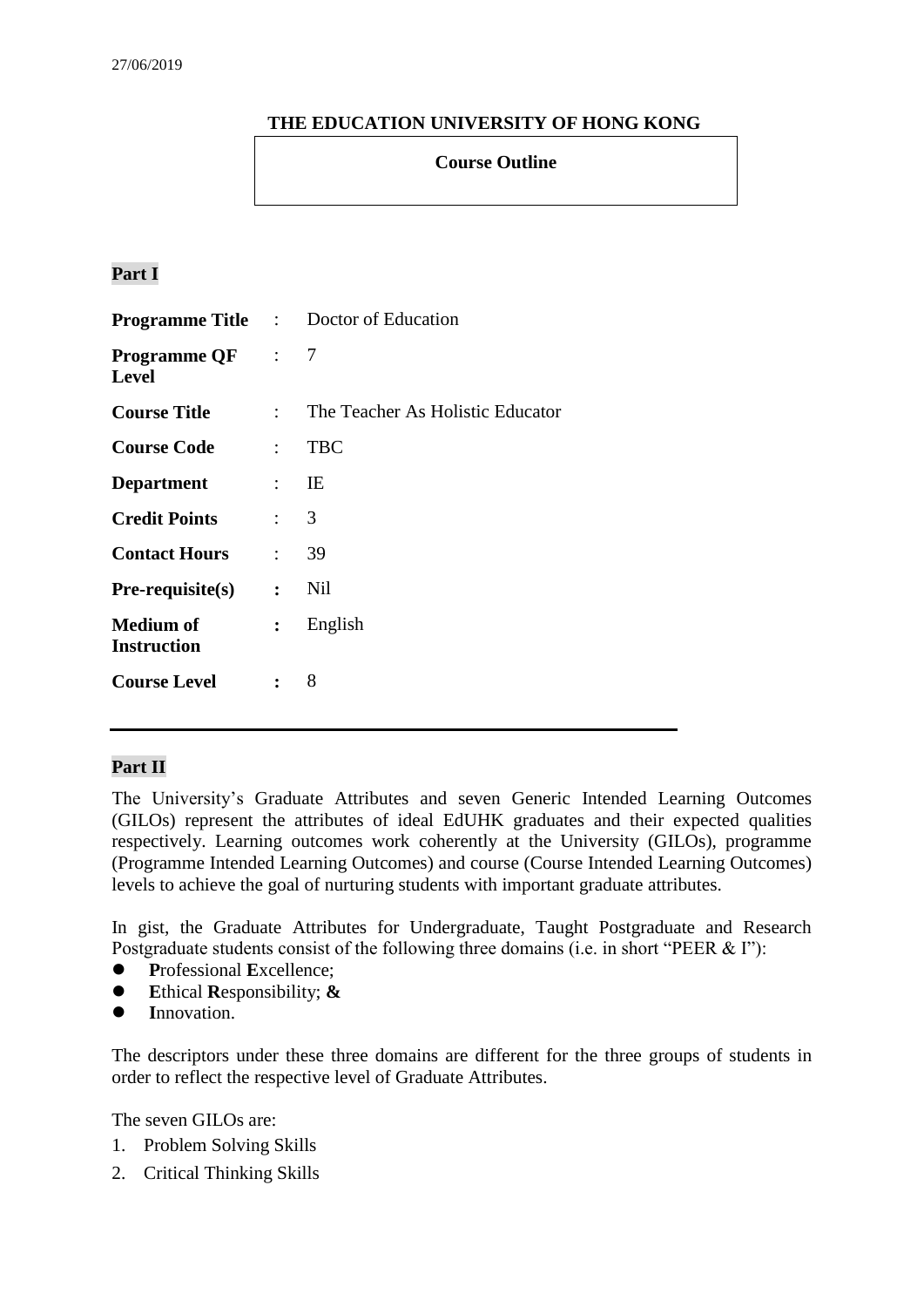- 3. Creative Thinking Skills
- 4a. Oral Communication Skills
- 4b. Written Communication Skills
- 5. Social Interaction Skills
- 6. Ethical Decision Making
- 7. Global Perspectives

#### **1. Course Synopsis**

This course will examine critically the role of the teacher as an educator in schools. Education is an all-round personal 'formation' process that goes beyond the mere provision of 'information', or passing on knowledge. It must aim to develop reflective and critical thinking which brings not only the 'reformation' of ideas or behaviour, but also the 'transformation' of the life and soul/spirit of a pupil as a human person. In this course, students are required to critically analyze educational policies and processes in schools today and address issues around the teacher's role as an educator, the education of pupils as persons, and explore how education can go beyond the concern for mental and intellectual development and bring about the transformation of life among pupils as human persons.

# **2. Course Intended Learning Outcomes (CILOs)**

*Upon successful completion of this course, students should be able to:*

| $C_\mathrm{ILO_1}$                         |  |  | develop an informed view of the nature of education and its   |  |  |  |  |  |  |  |  |
|--------------------------------------------|--|--|---------------------------------------------------------------|--|--|--|--|--|--|--|--|
| relationship to holistic human well-being; |  |  |                                                               |  |  |  |  |  |  |  |  |
| $\text{CILO}_2$                            |  |  | develop an informed view of the essential role of teachers in |  |  |  |  |  |  |  |  |

- education:
- $\text{CHO}_3$  explicate the personal and professional qualities required of teachers;
- CILO<sup>4</sup> explicate the complexities and challenges of teaching in the contemporary world.

#### **3. Content, CILOs and Teaching & Learning Activities**

| <b>Course Content</b>              | <b>CILOs</b>                      | <b>Suggested Teaching &amp; Learning Activities</b> |  |  |
|------------------------------------|-----------------------------------|-----------------------------------------------------|--|--|
| Philosophical enquiry into the     | $CLO_{1,2,3}$                     | Small-group discussion among teacher and            |  |  |
| concept of education               |                                   | students on assigned readings, encouraging          |  |  |
| Educating pupils as persons        | CILO <sub>1.2.4</sub>             | the generation of questions for further             |  |  |
| Personhood – body, mind and spirit | CILO <sub>1,4</sub>               | in-depth analysis                                   |  |  |
| Multiple intelligences and human   | C <sub>L</sub> O <sub>L,2,3</sub> |                                                     |  |  |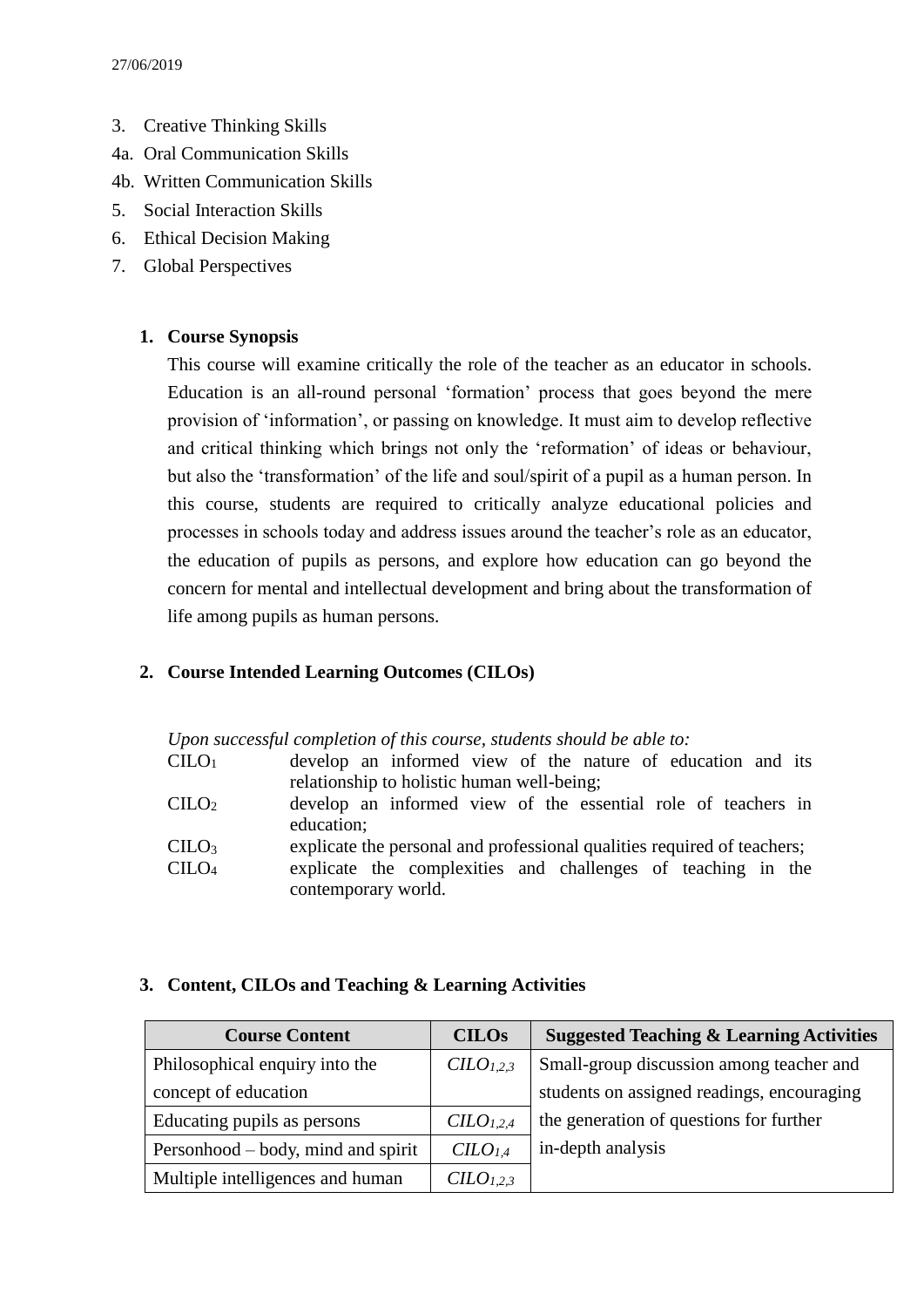| values                        |                         |
|-------------------------------|-------------------------|
| Role of teacher in humanistic | CILO <sub>1,2,3,4</sub> |
| education                     |                         |

#### **4. Assessment**

| <b>Assessment Tasks</b>                              | Weighting $(\% )$ | <b>CILO</b>            |
|------------------------------------------------------|-------------------|------------------------|
| (a) Participation in discussions                     | 20                | CLO <sub>1,2,3,4</sub> |
| (b) A paper based on a thorough review of the        | 80                | CLO <sub>1,2,3,4</sub> |
| literature in one of the areas of content covered in |                   |                        |
| the course and a systematic review of the student's  |                   |                        |
| own experiences within this area. Students are       |                   |                        |
| expected to demonstrate critical understanding and   |                   |                        |
| analysis of the topic.                               |                   |                        |
| In terms of standards, students should have in mind  |                   |                        |
| an article of 5000-8000 words which could be         |                   |                        |
| submitted to an academic journal.                    |                   |                        |

# **5. Required Text(s)**

Nil

# **6. Recommended Readings**

Benade, L. (2017). *Being a Teacher in the 21st Century: A Critical New Zealand Research Study*. Singapore: Springer.

Berry, J. (2016). *Teachers Undefeated: How Global Education Reform Has Failed to Crush the Spirit of Educators*. London: The UCL Institute of Education Press. Canfield, J. and Hansen, M. C. (2002). *Chicken Soup for the Teacher's Soul: Stories to Open the Hearts and Rekindle the Spirit of Educators*. Deerfield Beach, FL: Health Communications Inc.

Crawford, M. and Rossiter, G. (2006) *Reasons for Living: Education and Young People's Search for Meaning, Identity and Spirituality*. Camberwell, VIC.: Australian Council for Educational Research.

Hayhoe, R. (2007). *Portraits of Influential Chinese Educators*. Dordrecht: Springer. Hillman, C. B. (2006). *Mentoring Early Childhood Educators: A Handbook for Supervisors, Administrators, and Teachers*. Portsmouth, NH: Heinemann.

Klaassen, C. and Maslovaty, N. (eds.). *Moral Courage and the Normative* 

*Professionalism of Teachers*. Rotterdam: Sense Publishers.